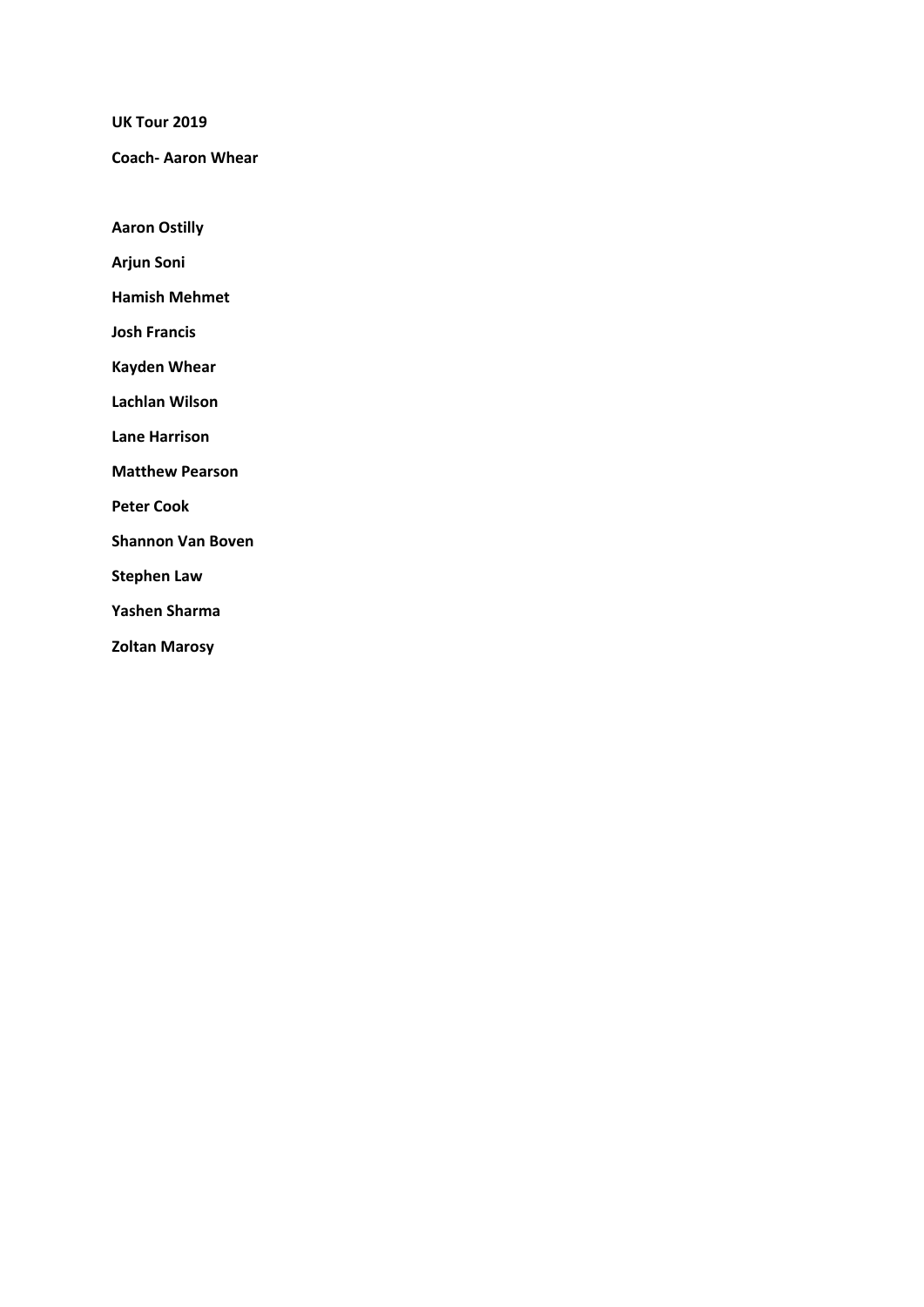#### **Game 1 vs North London CC**

| Wilson 3/32    |                           |               |              |          |            |
|----------------|---------------------------|---------------|--------------|----------|------------|
| Ostilly 2/31   | Harrison 2/44 Marosy 0/31 | Soni 2/33     | Whear $1/40$ |          | Sharma 0/6 |
| Total          |                           |               |              |          | 223        |
| Extras         |                           |               |              |          | 22         |
| Robb           |                           | <b>Bowled</b> |              | Soni     | 0          |
| Clarke         |                           | <b>Bowled</b> |              | Soni     | 0          |
| Dolmio         |                           | <b>Bowled</b> |              | Wilson   | 0          |
| Anton          |                           | <b>Bowled</b> |              | Harrison | 0          |
| Jose           |                           | <b>Bowled</b> |              | Wilson   | 0          |
| Timilly        |                           | <b>Bowled</b> |              | Harrison | 0          |
| <b>Buridge</b> |                           | <b>Bowled</b> |              | Wilson   | 26         |
| Wainewright    |                           | ct Ostilly    |              | Whear    | 22         |
| Atkinson       |                           | <b>Bowled</b> |              | Ostilly  | 0          |
| <b>Breslin</b> |                           | <b>Bowled</b> |              | Ostilly  | 7          |
| Hayward        |                           | Not           |              | Out      | 126        |

# **SBCC**

| Cook           |            |     | 4           |
|----------------|------------|-----|-------------|
|                |            |     |             |
| <b>Francis</b> |            |     | 47          |
| <b>Sharma</b>  |            |     | 27          |
| Law            |            |     | 35          |
| Pearson        | <b>Not</b> | Out | 48          |
| <b>Mehmet</b>  |            |     | 9           |
| Wilson         |            |     | $\mathbf 0$ |
| Van Boven      | <b>Not</b> | Out | 50          |
| <b>Extras</b>  |            |     | 27          |
| <b>Total</b>   |            |     | 6/247       |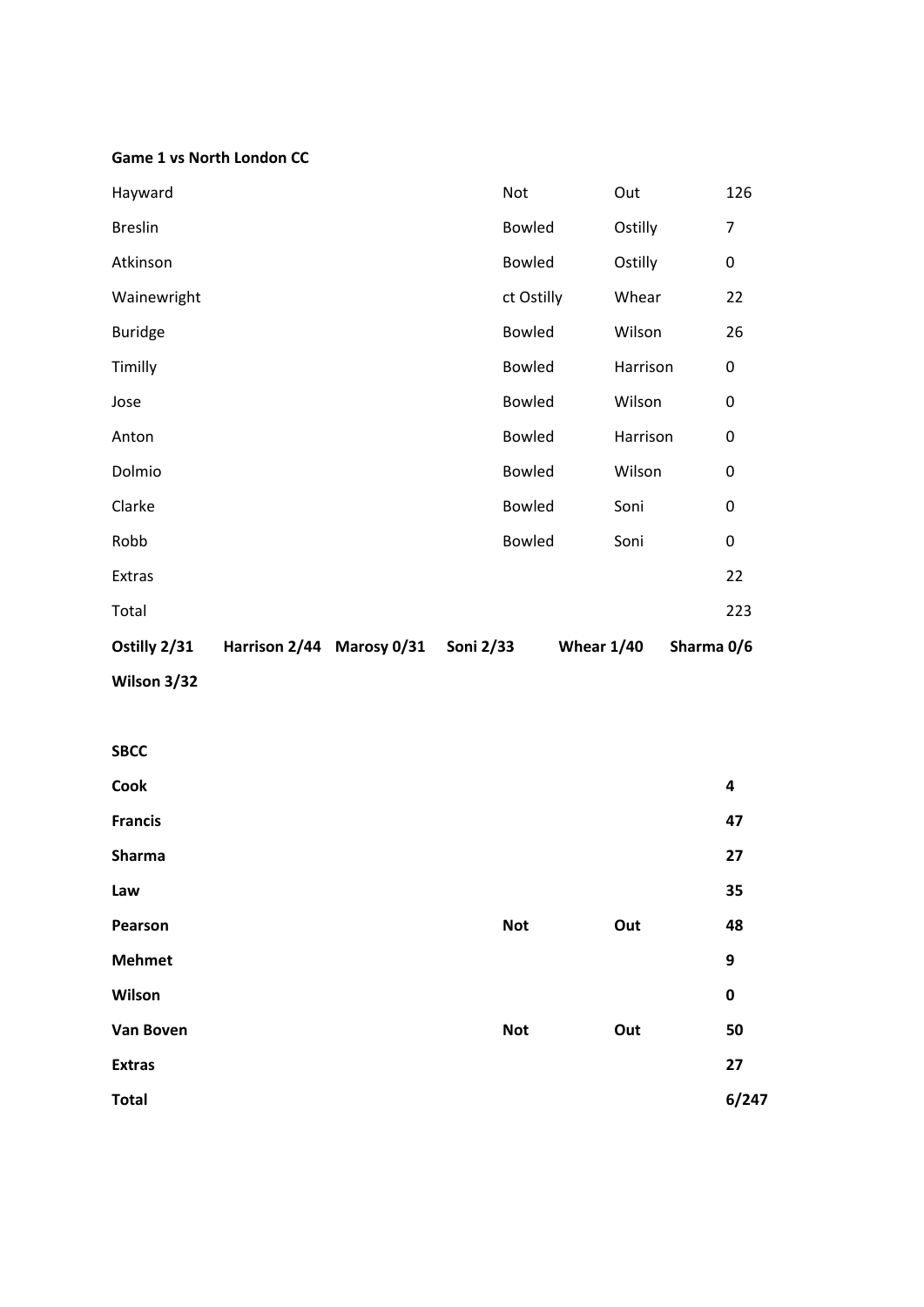**Game 2 vs Aldershot CC 1/7/19** 

**SBCC**   $\blacksquare$  Francis 24  $S$ harma  $14$  $Law$  51 Pearson **Dearson 2008** Mehmet 4  $Wilson$  and  $11$  $\mathsf{Cook}$   $32$ Van Boven 12 Ostilly **Ostilly 18** Whear **Contract Contract Contract Contract Contract Contract Contract Contract Contract Contract Contract Contract Contract Contract Contract Contract Contract Contract Contract Contract Contract Contract Contract Contract**  $\blacksquare$ Extras  $24$ **Total 8/200 Aldershot CC**  Ferguson Bowled Harrison 10 Limbn LBW Ostilly 20 Mushtag Bowled Marosy 20 Hayes ct Soni Whear 8 Hughes ct Mehmet Whear 12 Ellington Bowled Harrison 37 Varney **1** and 1 and 1 and 1 and 1 and 1 and 1 and 1 and 1 and 1 and 1 and 1 and 1 and 1 and 1 and 1 and 1 and 1 Baldwin Bowled Marosy 10 Simpson Not Out 11 Gillingham 
Bowled Ostilly 
O Ferguson Bowled Harrison 19  $\blacksquare$ Extras  $\blacksquare$ **Total 165 Ostilly 2/36 Harrison 3/33 Whear 2/33 Soni 0/32 Marosy 3/28**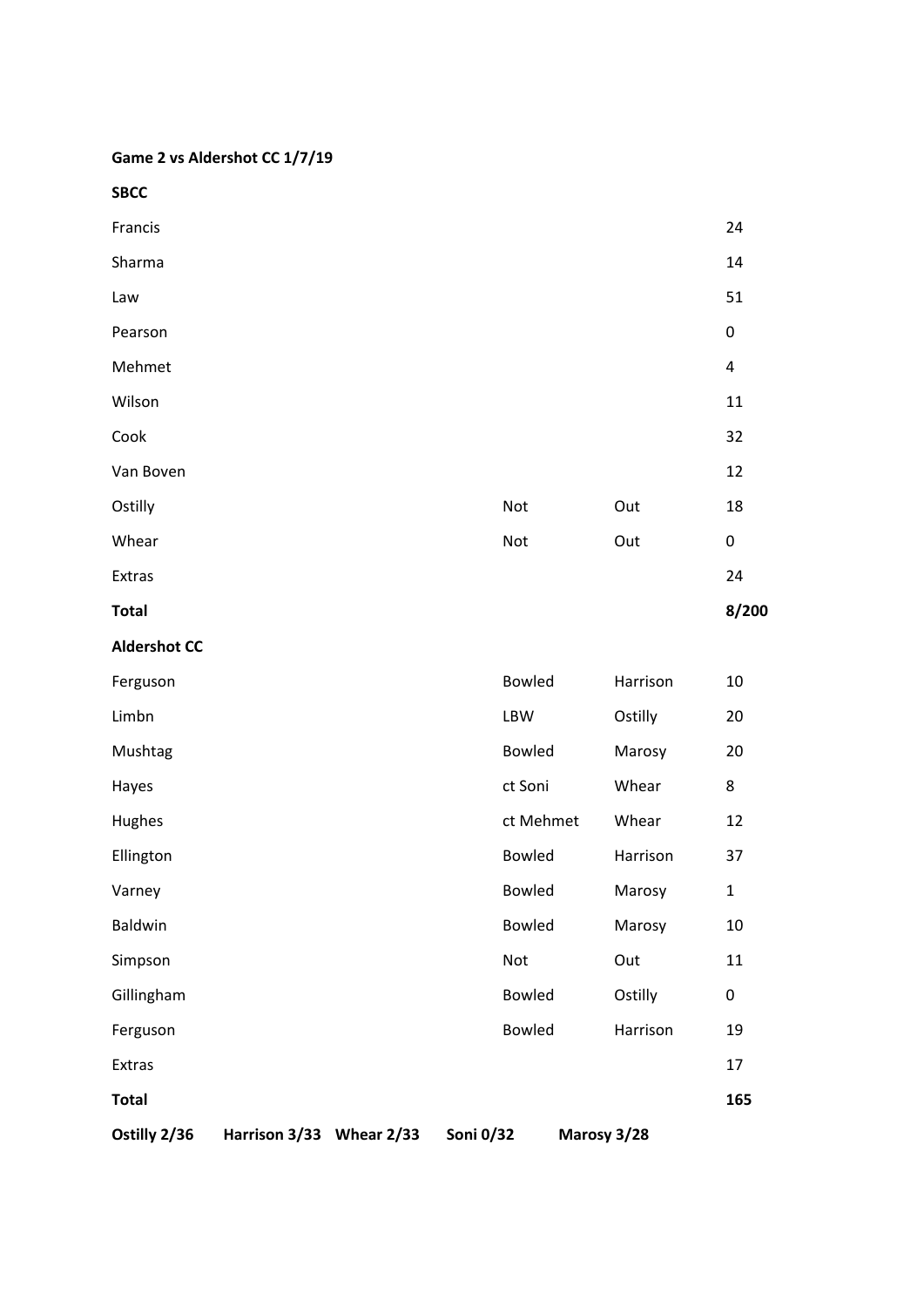## **Game 3 Vs Merchant Taylors Boys School**

| <b>SBCC</b>  |     |     |             |
|--------------|-----|-----|-------------|
| Law          |     |     | 18          |
| Sharma       |     |     | 21          |
| Pearson      | Not | Out | 38          |
| Mehmet       |     |     | $\pmb{0}$   |
| Wilson       |     |     | 14          |
| Cook         |     |     | $\pmb{0}$   |
| Francis      |     |     | 22          |
| Van Boven    |     |     | 24          |
| Whear        | Not | Out | $\mathbf 1$ |
| Extras       |     |     | 24          |
| <b>Total</b> |     |     | 8/162       |

#### **MTBS**

| Wilson 0/8   |                           |             |            |         |       |
|--------------|---------------------------|-------------|------------|---------|-------|
| Ostilly 1/29 | Harrison 0/25 Marosy 0/46 | Soni 2/38   | Whear 0/44 |         |       |
| Total        |                           |             |            |         | 3/196 |
| Extras       |                           |             |            |         | 9     |
| Willoby      |                           | Not         |            | Out     | 14    |
| Hodgekinson  |                           | Not         |            | Out     | 13    |
| Adair        |                           | Ct Law      |            | Ostilly | -8    |
| Caraney      |                           | Retired     |            |         | 51    |
| Banerjee     |                           | ct Harrison |            | Soni    | 56    |
| McLaughlin   |                           | C&B         |            | Soni    | 44    |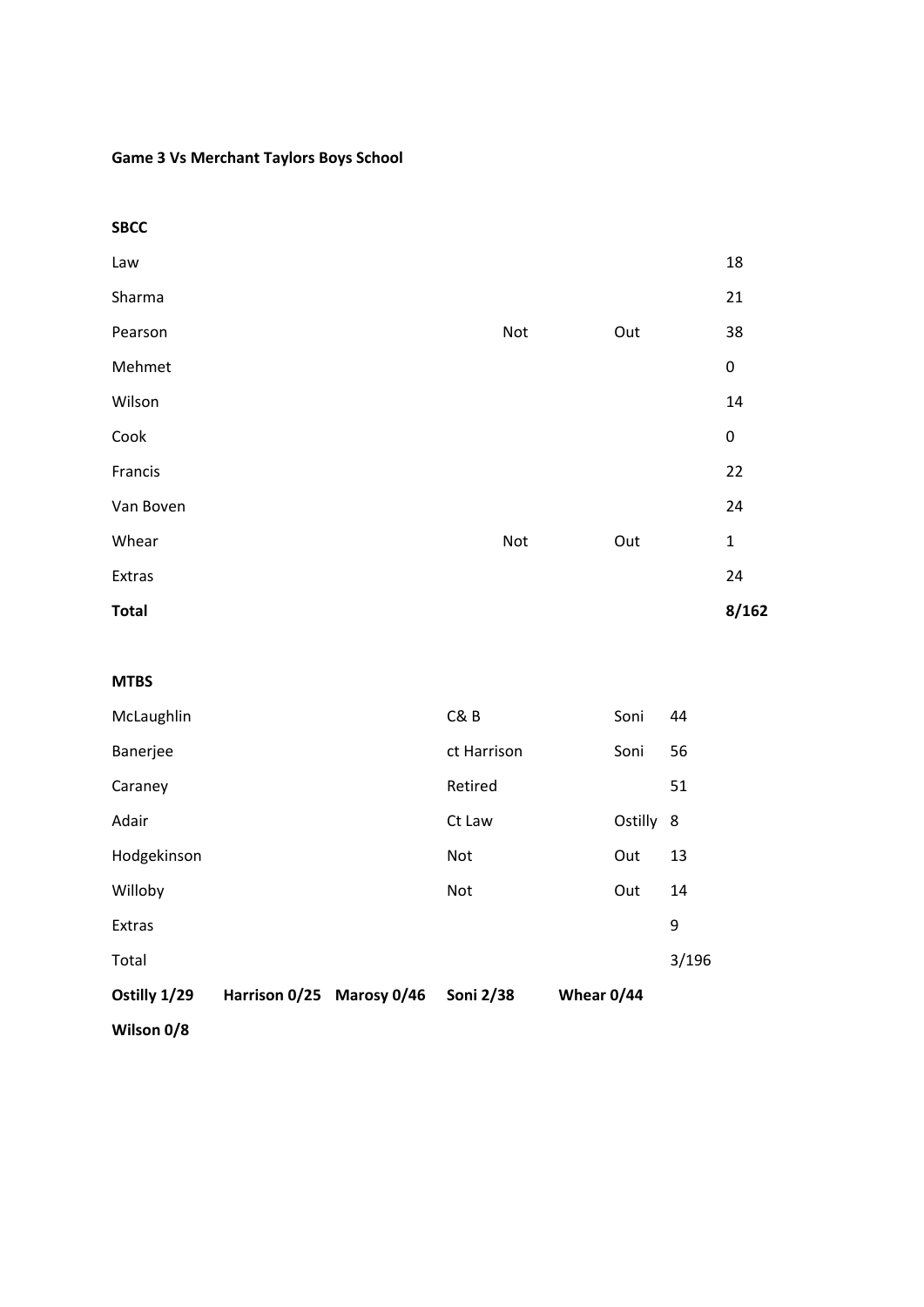## **Game 4 vs Mosley CC**

| Ostilly 1/40 | Harrison 1/48 Soni 1/33 | <b>Whear 2/56</b> |              | Marosy 2/37 |          |                |
|--------------|-------------------------|-------------------|--------------|-------------|----------|----------------|
| Total        |                         |                   |              |             |          | 7/216          |
| Extras       |                         |                   |              |             |          | 14             |
| Rohan        |                         |                   | Not          |             | Out      | $\overline{2}$ |
| Hasan        |                         |                   | ct Whear     |             | Ostilly  | 16             |
| <b>Bilal</b> |                         |                   | Not          |             | Out      | 40             |
| Owais        |                         |                   | st Van Boven |             | Marosy   | 41             |
| Raheen       |                         |                   | ct Van Boven |             | Marosy   | 3              |
| Ibraheen     |                         |                   | LBW          |             | Whear    | $\mathbf{1}$   |
| Danish       |                         |                   | ct Ostilly   |             | Soni     | 29             |
| Hasnain      |                         |                   | ct Van Boven |             | Harrison | 35             |
| Qamer        |                         |                   | st Van Boven |             | Whear    | 25             |

| Law          |     |     | 27           |
|--------------|-----|-----|--------------|
| Pearson      |     |     | 40           |
| Mehmet       |     |     | $\mathbf{1}$ |
| Wilson       |     |     | $\pmb{0}$    |
| Cook         |     |     | 11           |
| Francis      |     |     | 22           |
| Van Boven    |     |     | 39           |
| Marosy       |     |     | 5            |
| Harrison     |     |     | $\mathbf{1}$ |
| Sharma       |     |     | $\pmb{0}$    |
| Soni         | Not | Out | $\mathbf{1}$ |
| Extras       |     |     | 22           |
| <b>Total</b> |     |     | 10/170       |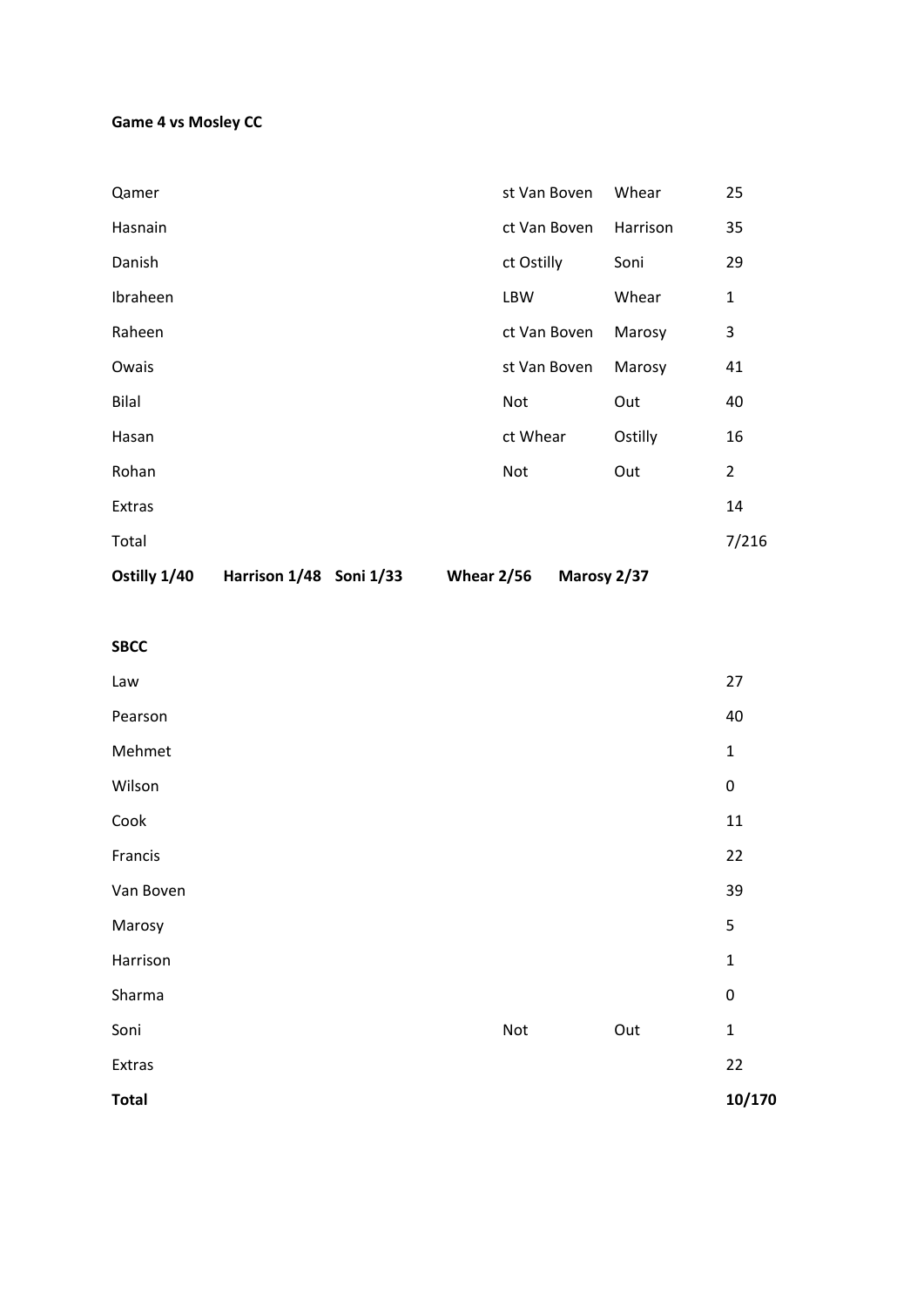#### **Game 5 vs Warrinton CC**

| Ostilly 1/43   | Soni 1/29 | Marosy 0/46 | Harrison 0/2  | Wilson 0/26 |                |
|----------------|-----------|-------------|---------------|-------------|----------------|
| <b>Total</b>   |           |             |               |             | 4/213          |
| Extras         |           |             |               |             | 8              |
| <b>Barrett</b> |           |             | Not Out       |             | 62             |
| Monfred        |           |             | Not Out       |             | 29             |
| Luthra         |           |             | ct Ostilly    | Whear       | 24             |
| Paltridge      |           |             | <b>Bowled</b> | Soni        | $\overline{2}$ |
| Soni           |           |             | ct Cook       | Francis     | 88             |
| Rusia          |           |             | ct Whear      | Ostilly     | 0              |

**Whear 1/36 Francis 1/26** 

### **SBCC**

| Pearson          |         | 3            |
|------------------|---------|--------------|
| <b>Mehmet</b>    |         | 1            |
| Wilson           |         | 46           |
| Cook             |         | $\mathbf{1}$ |
| <b>Francis</b>   |         | 55           |
| Sharma           | Not Out | 38           |
| Law              |         | $\mathbf{1}$ |
| <b>Van Boven</b> | Not Out | 4            |
| <b>Extras</b>    |         | 41           |
| <b>Total</b>     |         | 6/192        |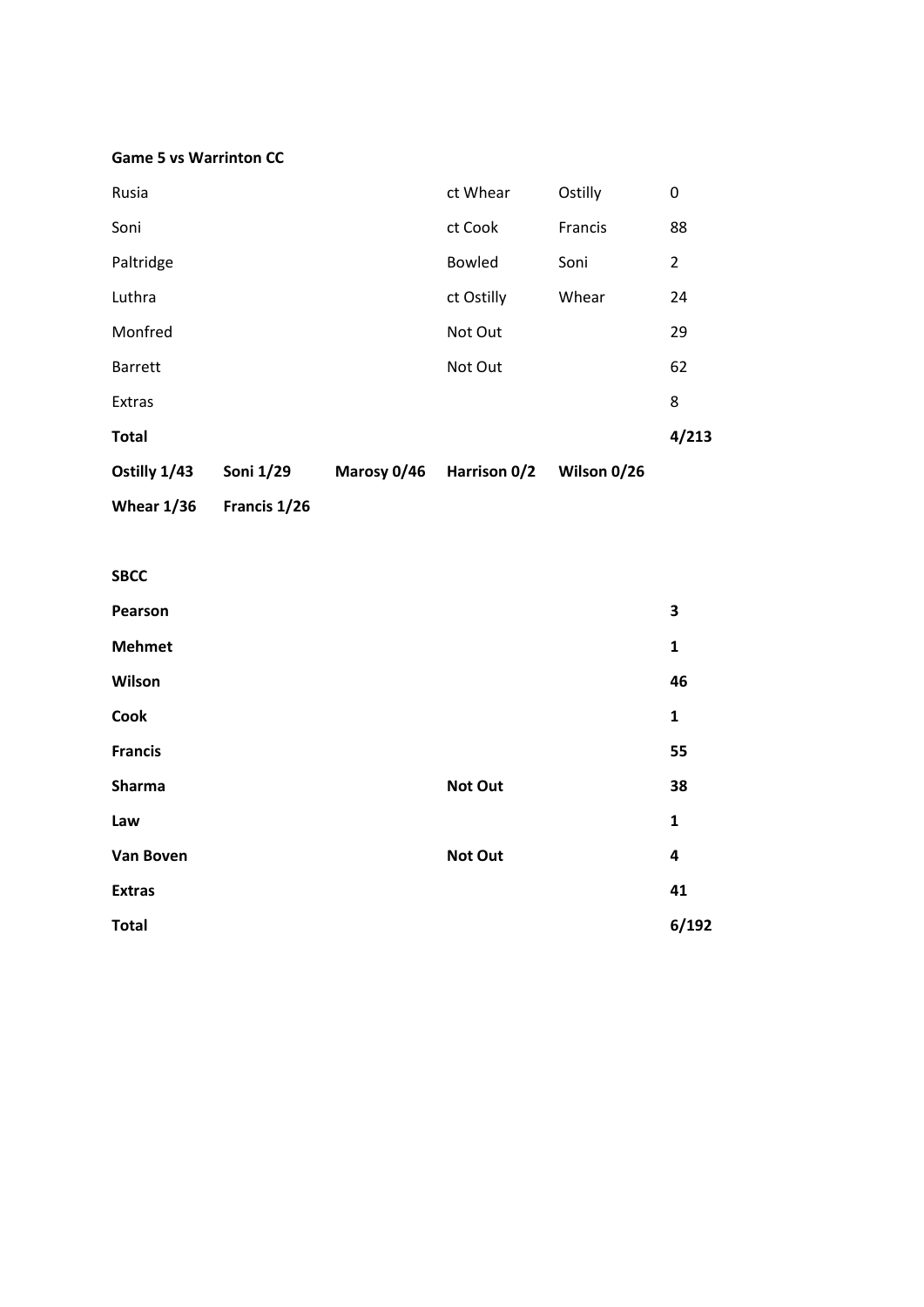## **Game 6 vs Wythenshawe CC**

| Ostilly 4/16 | Soni 1/56 | Whear $1/68$ |               | Harrison 1/41 Marosy 0/40 |          | Wilson 3/24 |                |
|--------------|-----------|--------------|---------------|---------------------------|----------|-------------|----------------|
| Total        |           |              |               |                           |          |             | 253            |
| Extras       |           |              |               |                           |          |             | 12             |
| Halm         |           |              | ct Francis    |                           | Ostilly  |             | 0              |
| Mohk         |           |              | Not Out       |                           |          |             | $\overline{2}$ |
| Ward         |           |              | ct Hehmet     |                           | Wilson   |             | 0              |
| Fisher       |           |              | ct Law        |                           | Ostilly  |             | 57             |
| Shofig       |           |              | ct Sharma     |                           | Wilson   |             | 13             |
| Khaker       |           |              | ct Pearson    |                           | Wilson   |             | 51             |
| Bidwell      |           |              | <b>Bowled</b> |                           | Ostilly  |             | 56             |
| Khan         |           |              | C&B           |                           | Harrison |             | 28             |
| Khan         |           |              | ct Francis    |                           | Whear    |             | 25             |
| Rish         |           |              | ct Francis    |                           | Soni     |             | $\overline{2}$ |
| Williams     |           |              | ct Van Boven  |                           | Ostilly  |             | $\overline{2}$ |

| <b>SBCC</b>      |         |       |
|------------------|---------|-------|
| <b>Mehmet</b>    |         | 57    |
| Wilson           |         | 14    |
| Cook             |         | 16    |
| <b>Francis</b>   |         | 10    |
| Sharma           |         | 17    |
| Law              |         | 26    |
| Pearson          | Not Out | 15    |
| <b>Van Boven</b> |         | 1     |
| <b>Harrison</b>  | Not Out | 1     |
| <b>Extras</b>    |         | 20    |
| <b>Total</b>     |         | 8/177 |
|                  |         |       |